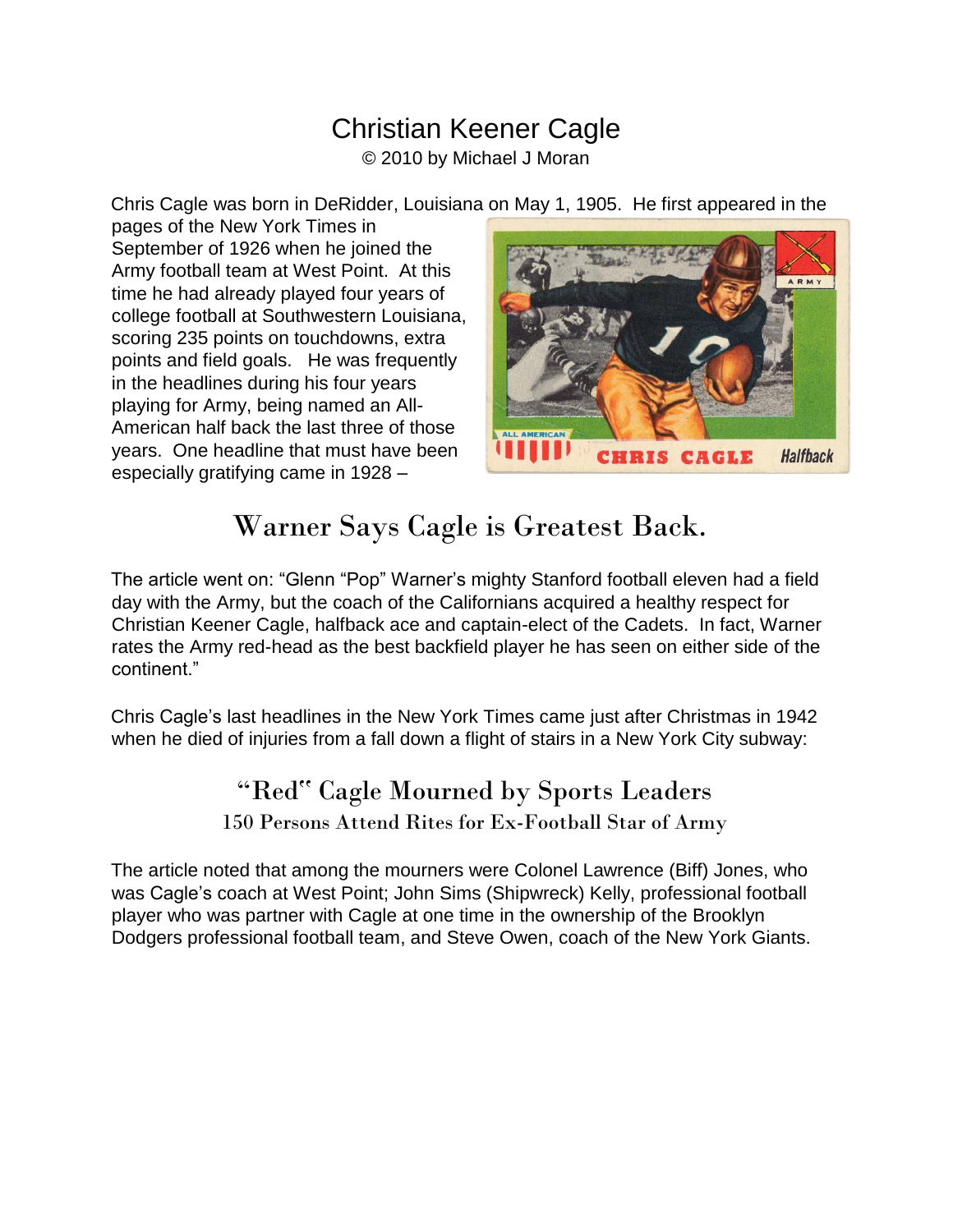In between those stories, from 1926 to 1942, Chris Cagle lived his life largely in the public eye, his ups and downs chronicled in the news of big city papers across America.



His play with Army got his picture on the cover of Time magazine and put him at the center on one of the most iconic moments in football history – the Army v. Notre Dame game of 1928. As Grantland Rice wrote in his book, The Tumult and the Shouting:

*"Army was loaded with talent, and most of all, a red-headed back named Christian Keener (Red) Cagle, who could handle the halfback slot on anybody's all time eleven."* 

The night before the game Rockne and Rice were together and Rice heard the story of George Gipp's deathbed conversation with the coach: "someday when the odds are

against us, ask a Notre Dame team to win one for the Gipper." The rest is legend – a 0- 0 score at half time, the famous speech, Cagle's brilliant play in the second half, and one last ditch effort when Notre Dame was up 12-6. Rice wrote, *"Cagle covered 65 yards to the Notre Dame 35; he swept 21 yards to the 14, but that was his last shot. He'd played himself off his feet and had to be helped from the field… before the Cadets could fire again the game was over."*

If one of the highpoints of his college career was the admiration of Pop Warner, one of the low points was certainly his forced resignation on May13, 1930 from West Point when his marriage to Marion Mumford in 1928 became known to school officials. The news broke on West Point "like a bomb," according to the Times, and prompted a call for a Congressional investigation four days later to determine if some military officials had helped him conceal his marriage so he could stay on the football team. Interest in these events was so great that when it was rumored Cagle was staying in seclusion at the Astor Hotel in New York, the hotel was forced to hire three extra telephone operators to handle the volume of calls.

When Cagle finally did make a statement, he expressed his regret for leaving West Point and his intentions to head south and take up his duties as football coach at the Mississippi Agricultural and Mechanical College. He remained out of sight to the football fan for only six months before bursting back into the national scene when he signed with the New York Giants for \$7,500 and made his professional debut against the Green Bay Packers on November 23, 1930.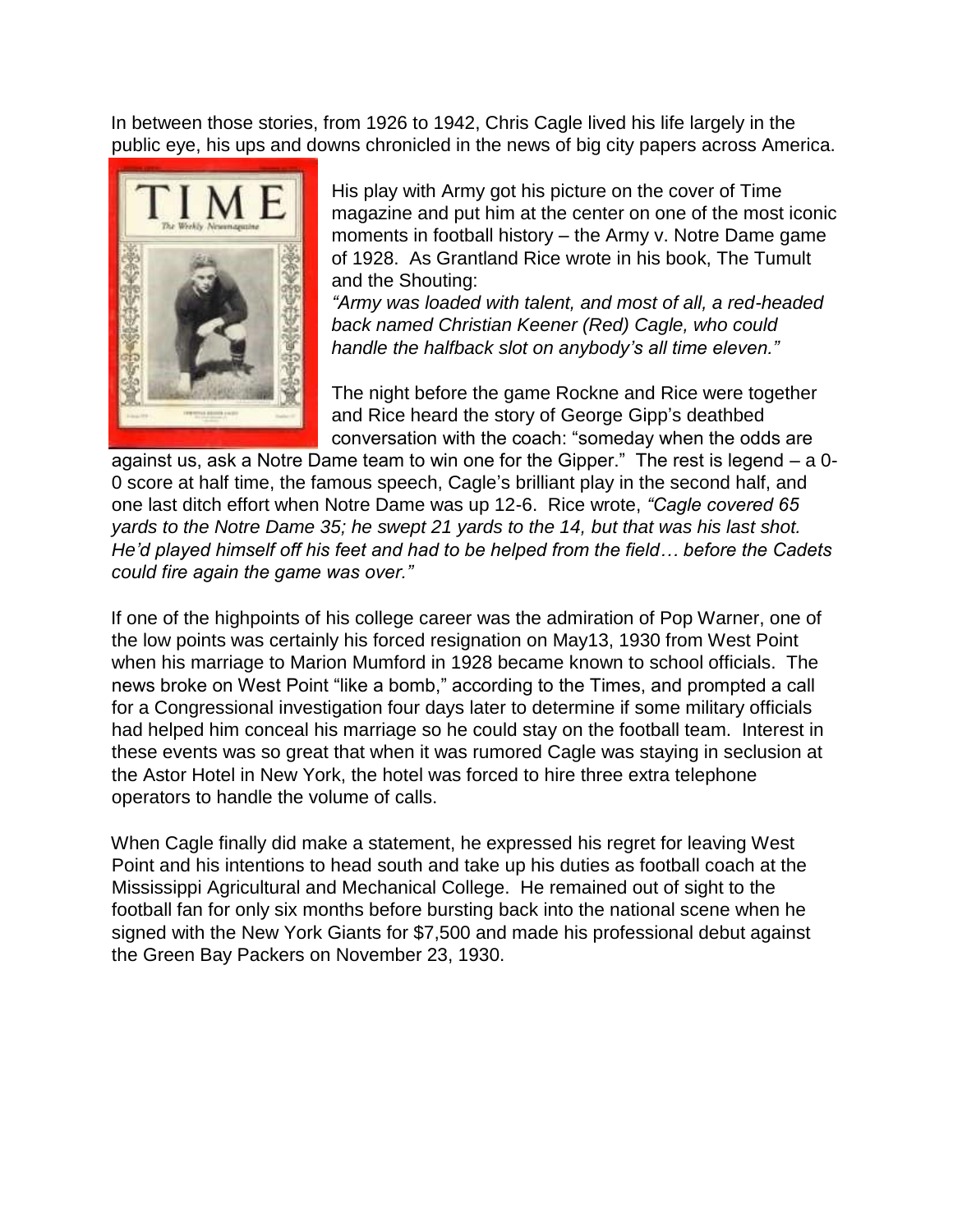Cagle made the cover that day on the Giants" home program, but he didn't make it to the end of the game. Sportswriter Jack Kofoed explained, "*the Packers were out to stop Cagle – Tom Nash, the 200 pound Green Bay end, went after Mr. Cagle and let go his bulk in much the manner of a diver going off a springboard – the idea was not merely to tackle Cagle, but to flatten him – the maneuver was 40% successful – they did carry Cagle off, but they carried Nash off, too*."

When the Giants traveled to Philadelphia on December 6, Cagle was again the lead story of the game. After listing all his athletic accomplishments in football, baseball, basketball and track at Southwestern Louisiana and his All-American career at West Point,



this personal note is added: *"Cagle is at present 25 years of age. He was born on his father's big cattle farm at Merryville, Louisiana, and there went to school as a youngster. He is the oldest of eight children and was named after Christian Keener, who some 40 years ago was a Methodist Bishop known from one end of Louisiana to the other."* 

Another article in the Frankford program looks forward to the upcoming game on December 13, 1930, between the Giants and the Notre Dame All Stars to aid the unemployed in New York City. It would be the Four Horsemen riding again, this time facing Benny Friedman and Chris Cagle. As it turned out, the game was mostly

**PREAL ENSURANCE PRO EROOKLYN-DODGERS** KELLY-CAGLE ENTERPRISES INC. 主石! HOTEL ST, GEORGE BROOKLYN, N.Y. NOT fill just 20525-0854 **Br.** Frank Shares? **NATIONS** Jons Sty Jeer istuantly as weld like to have you as a matter of our weak mut now If served to play pro for the link has not the norther and attend on the square resultants -by desirer manufactor me we atther of the stort are experimethin. in me pay you \$5.20 per gam sale offit have a 52 gam out be free estimation game where the physic get a retailing  $\mathbf{f}^{\mathbf{r}}$  as dis the moters, abstates showtening or 1877 play the classe of he content attric for the notic chambonization Chrono put the percent of this pate. offit you stindly fee on four from you affilier and about the se rer I fore present chance in wintas all here a good host sout single-are finished introlation sample. The last  $f^{\rm max}$  . In now on the the energy<br>lengths yes absult get about  $172\%$  in , were the start<br>  $100\%$ monthlist is by phylic the entire pair. Dan, too, or still have a chance to and several game ofter the secon is (initelest...) The trafficients have are oning 111 John Auch<br>Alm york Caly<br>Prom 1641 Chun K " Rul" Cagh

Friedman as he rushed for two touchdowns and kicked an extra point in the Giants 22 – 0 victory. Cagle got into the game in the third quarter and made a nice run to set up a touchdown pass from Hap Moran to Glenn Campbell for the final score.

In 1931 and 1932 Cagle returned to play with the Giants, but in August on 1933 he joined in a partnership with Shipwreck Kelly to purchase the Brooklyn Dodgers franchise from William Dwyer for \$25,000 and became an owner/player with that team. They had Benny Friedman as their quarterback, and they hired former Army coach John "Cap" McEwan to bring success to the franchise. McEwan was famous for advice to players like, "*Son, dispatch yourself with the utmost precision and proceed as far as your individual excellence will permit."*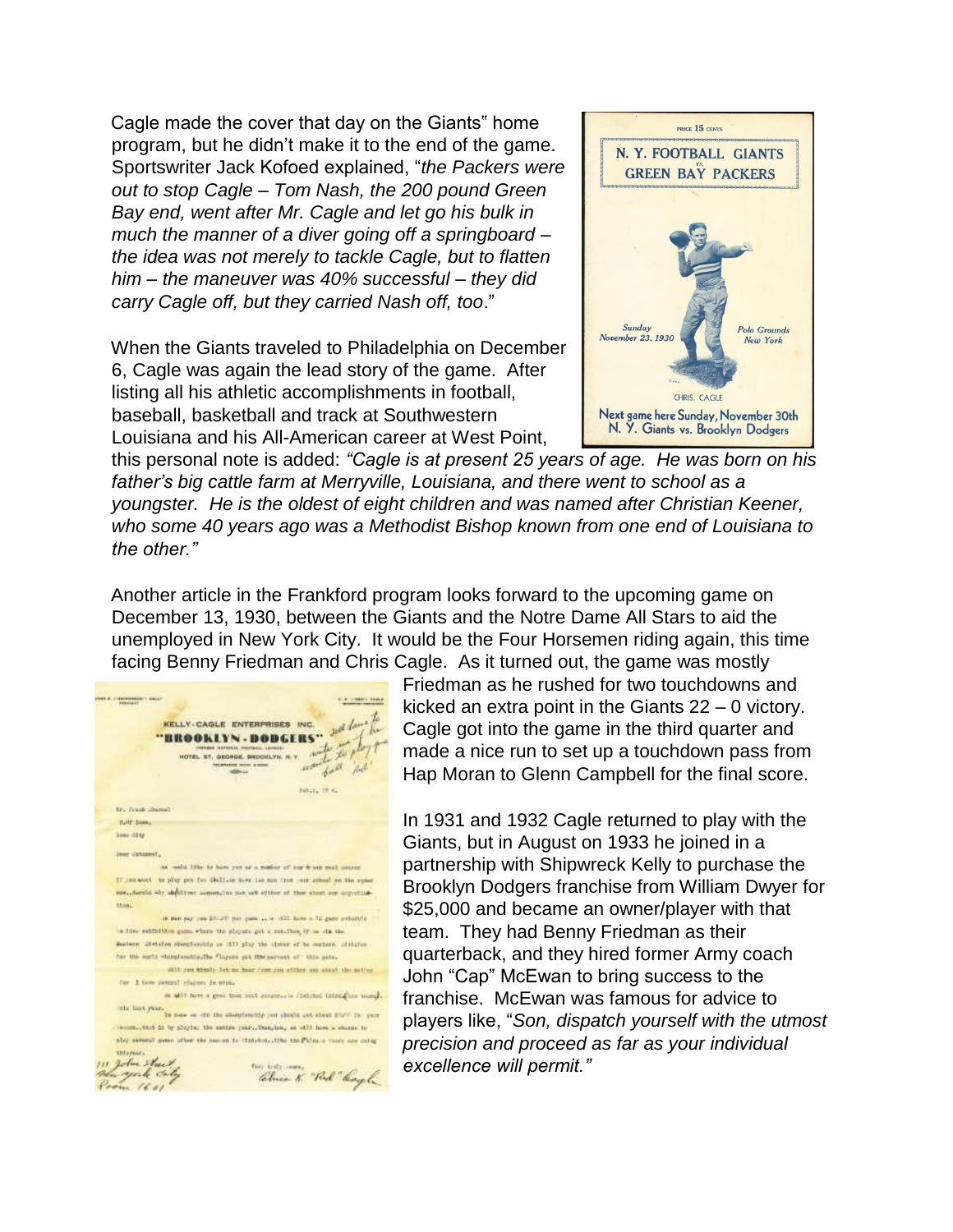The story of the Dodgers is well told in the book, The Brooklyn Dodgers, The Other Bums, by Roger Godin. But it was not a very successful story in 1933 and 1934. A year after buying in, Cagle sold his interest in the team to Dan Topping, who a decade later bought the Yankees baseball team for \$2.8 million in partnership with Del Webb and Larry MacPhail. Cagle remained as a player with Brooklyn in 1934 and after that became somewhat of a football vagabond playing with the Passaic Red Jackets in 1935 and putting together an All-Star team in 1937.

Nonetheless, he remained an important figure in the New York City sports scene, and along with the likes of John Heisman and Pudge Heffelfinger founded the New York Touchdown Club. It was this club that gave the annual award eventually called the Heisman Trophy.

In Heffelfinger"s book, This Was Football, he gives a very personal assessment of Cagle"s career: "*Until Glen Davis came along later, Cagle ranked in a class all by himself as far as great Army backs were concerned… (but) a jinx seemed to pursue Cagle. He was expelled from the Military Academy in his senior year for marrying without obtaining official permission. Somehow Red could never put his soul into pro football. A disillusioned hero, he tried his hand at selling life insurance, but that didn't work either. Chris was finally killed falling down a subway stairs. It seemed such an incongruous way for a great athlete to die."*

In 1954 Chris Cagle was inducted into the College Football Hall of Fame, part of the second class of players so honored. For most collectors he is best known as card 95 in the Topps 1955 All American set, but his "rookie" card was really the 1928 W560 playing card set and he was also in the scarce Rogers Peet multi-sport set in 1929, the Diamond matchbook sets of 1933 and 1934 and the Wheaties Fancy Frames box pictures in 1935.

Other highly collectible items would be his Time magazine cover from September 23, 1929 and programs from his Army career, especially the Notre Dame games at Yankee Stadium.



Rogers Peet Card courtesy of Jeffrey Payne

There were also promotional items produced by the Albert Richard Coat Company of Milwaukee that featured the All-American players from 1930 including Cagle and Nagurski. The hardest to find of these items is a set of 8 x 10 photos of the players in their Albert Richard coats; easier to acquire are booklets like "10 Squad Talks to Boys